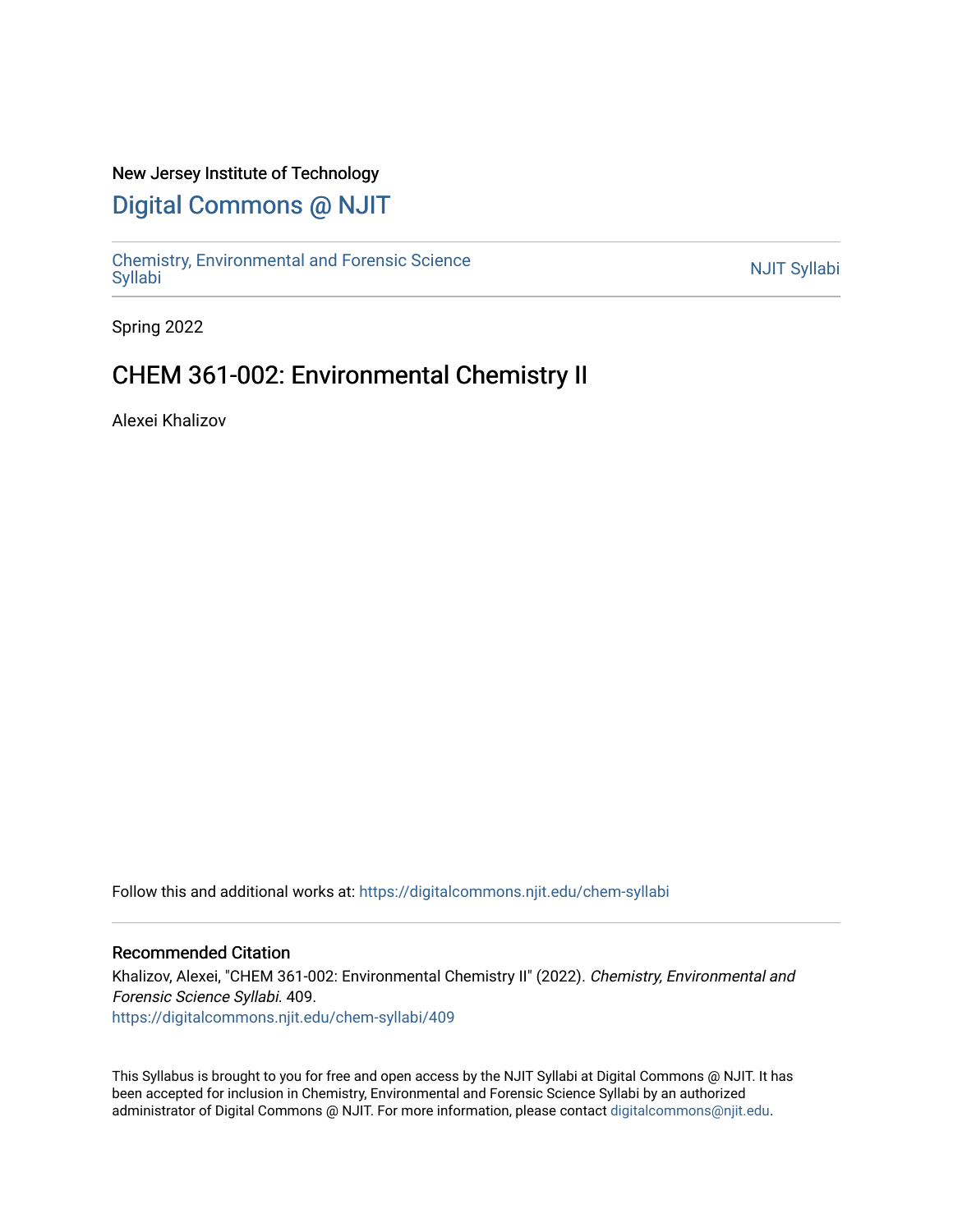

### THE DEPARTMENT OF CHEMISTRY AND ENVIRONMENTAL SCIENCE

## **CHEM 361, Environmental Chemistry of Water and Soil Pollution Spring 2022 Course Syllabus**

MW, 11:30 AM - 12:50 PM, TIER 111 (online via WebEx until January  $31^{st}$ )

Instructor: Dr. Alexei Khalizov Office: Tiernan 356 (or Webex) Phone: 973-596-3583 Email: khalizov@njit.edu Office hours: Tuesday 1:00 pm – 2:00 pm or by appointment

**NJIT [Academic](https://www.njit.edu/policies/sites/policies/files/academic-integrity-code.pdf) Integrity Code**: All Students should be aware that the Department of Chemistry & Environmental Science (CES) takes the University Code on Academic Integrity at NJIT very seriously and enforces it strictly. This means that there must not be any forms of plagiarism, i.e., copying of homework, class projects, or lab assignments, or any form of cheating in quizzes and exams. Under the University Code on Academic Integrity, students are obligated to report any such activities to the Instructor.

The shift to remote and converged teaching due to the COVID-19 pandemic has required that both instructors and students make changes to their normal working protocols for courses. Students are asked to pay extra attention concerning academic honesty, with the understanding that all cases of plagiarism, cheating, multiple submission, and unauthorized collaboration are subject to penalty. Students must properly cite and attribute all sources used for papers and assignments. Students may not collaborate on exams or assignments, directly or through virtual consultation, unless the instructor gives specific permission to do so. **Posting** an exam, assignment, or answers to them on an online forum (before, during, or after the due date), in addition to **consulting posted materials**, **constitutes a violation of the university's honesty policy**. Likewise, **unauthorized use of live assistance websites**, including seeking "expert" help for specific questions during an exam, can be construed as a violation of the honesty policy.

## **COURSE INFORMATION**

**Course Description**: Chemistry of the environment, including the hydrosphere and geosphere. Principles of physical, inorganic, and organic chemistry are applied to understand the origins of environmental pollutants, their transport, distribution, and decomposition pathways in water and soil environments.

#### **Number of Credits**: 3

**Prerequisites**: CHEM 360 or one of the following courses (CHEM 222, CHEM 231, CHEM 236, CHEM 243, CHEM 245) with a grade of C or better.

#### **Course-Section and Instructors**

| <b>Course-Section</b> | <b>Instructor</b> |
|-----------------------|-------------------|
| 002                   | Alexei Khalizov   |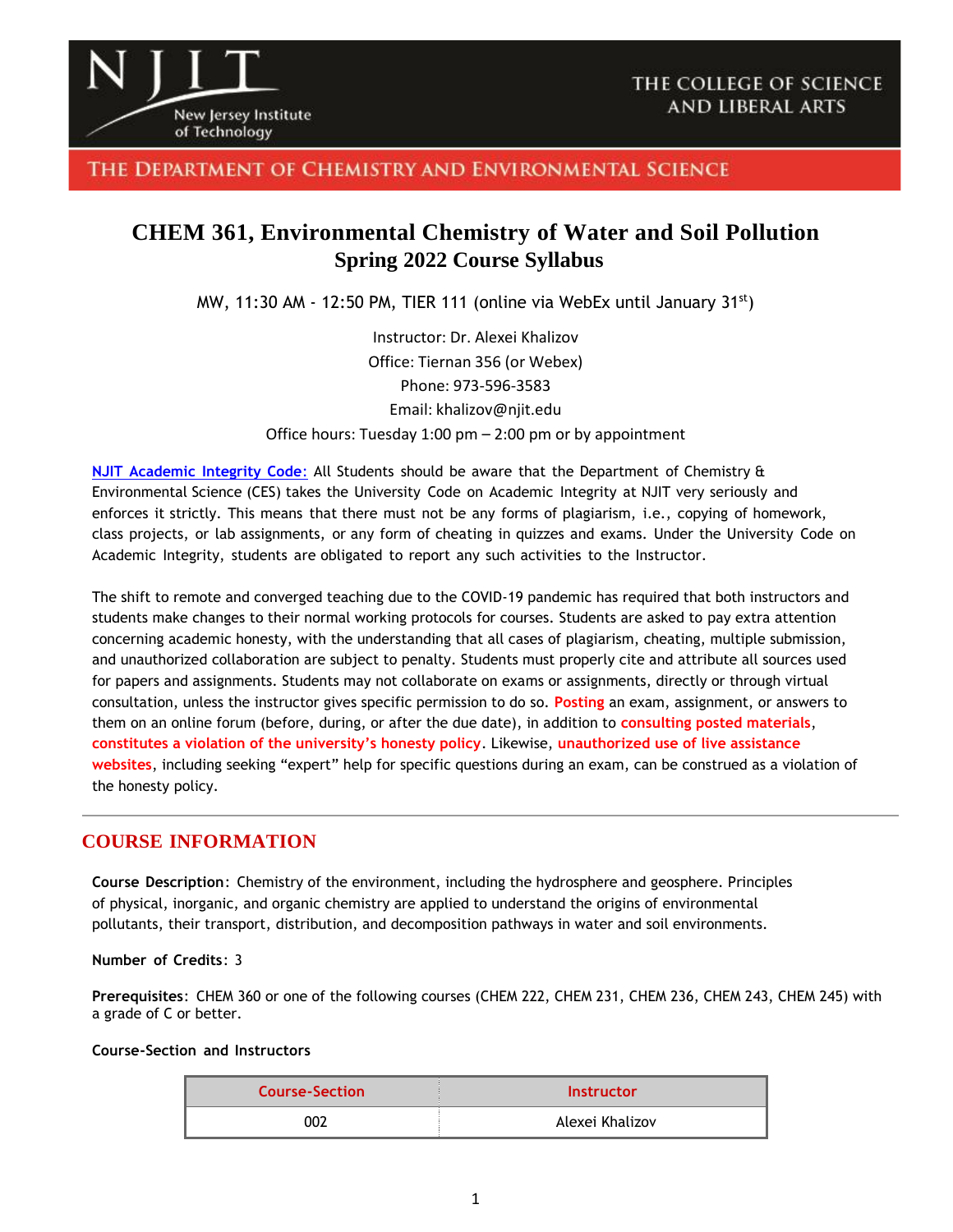#### **Required Textbook**:

| Title          | Environmental Chemistry: A global perspective |  |
|----------------|-----------------------------------------------|--|
| Author         | Gary W. vanLoon and Stephen J. Duffy          |  |
| <b>Edition</b> | $3rd$ or $2nd$                                |  |
| Publisher      | Oxford                                        |  |
| ISBN $#$       | 978-0199228867 or 0199228868                  |  |

**Supplementary textbook (not required, but highly recommended):** Elements of Environmental Chemistry by Ronald A. Hites, 2nd Edition. The book is available electronically via NJIT library website at [https://primo.njit.edu/permalink/01NJIT\\_INST/32cv1j/alma995065053705196](https://primo.njit.edu/permalink/01NJIT_INST/32cv1j/alma995065053705196)

## **General Chemistry reference materials (not required):** (a) ACS General Chemistry Study Guide

(http://uwm.edu/acs-exams/instructors/ordering-information/); (b) a good freshman General Chemistry textbook, such as Chemistry: a Molecular Approach by N.J. Tro (any edition)

**Calculator requirements:** bring to every class scientific or engineering calculator. Advanced graphing calculators are NOT allowed during exams and quizzes (e.g., TI-30 or TI-34 are permitted, but not TI-84 or TI-Nspire)

**University-wide withdrawal d ate**: The last day to withdraw with a **W** is Monday, April 4, 2022. It will be strictly enforced.

#### **Learning Outcomes: by the end of this course, students will be able to**

- List major environmental compartments
- Identify factors that control the speciation of chemicals in different environments
- Distinguish cases where pollutant concentrations are controlled by transport or chemical transformations
- Solve problems involving flows, fluxes, and residence times of pollutants
- Present a written summary and an oral overview of an original scientific article
- calculate concentrations and mixing ratios of pollutants using different units
- describe the concepts of global cycles, sources and sinks, and lifetimes of pollutants
- calculate lifetimes and removal rates of pollutants
- identify primary and secondary pollutants
- calculate pH of rainwater under natural and polluted conditions
- describe pollution control methods, regulations, and policies
- assess impacts of air, water, and soil pollution on the environment and human health
- describe the water pollution by heavy toxic metals and their bio-geochemical cycles
- explain the phenomena behind the formation of acid rain
- identify the various types of biological and chemical water pollutants and explain their effects
- describe the water and sewage treatment process and explain the rational for each step

### **POLICIES**

**All CES students must familiarize themselves with, and adhere to, all** official university-wide student policies. CES takes these policies very seriously and enforces them strictly.

**Grading Policy**: The final grade in this course will be determined as follows:

| In-class participation                 | 5%  |
|----------------------------------------|-----|
| In-class quizzes                       | 10% |
| <b>Homework</b>                        | 10% |
| Home quizzes on pre-requisite material | 10% |
| Class project                          | 10% |
| Midterm exam                           | 25% |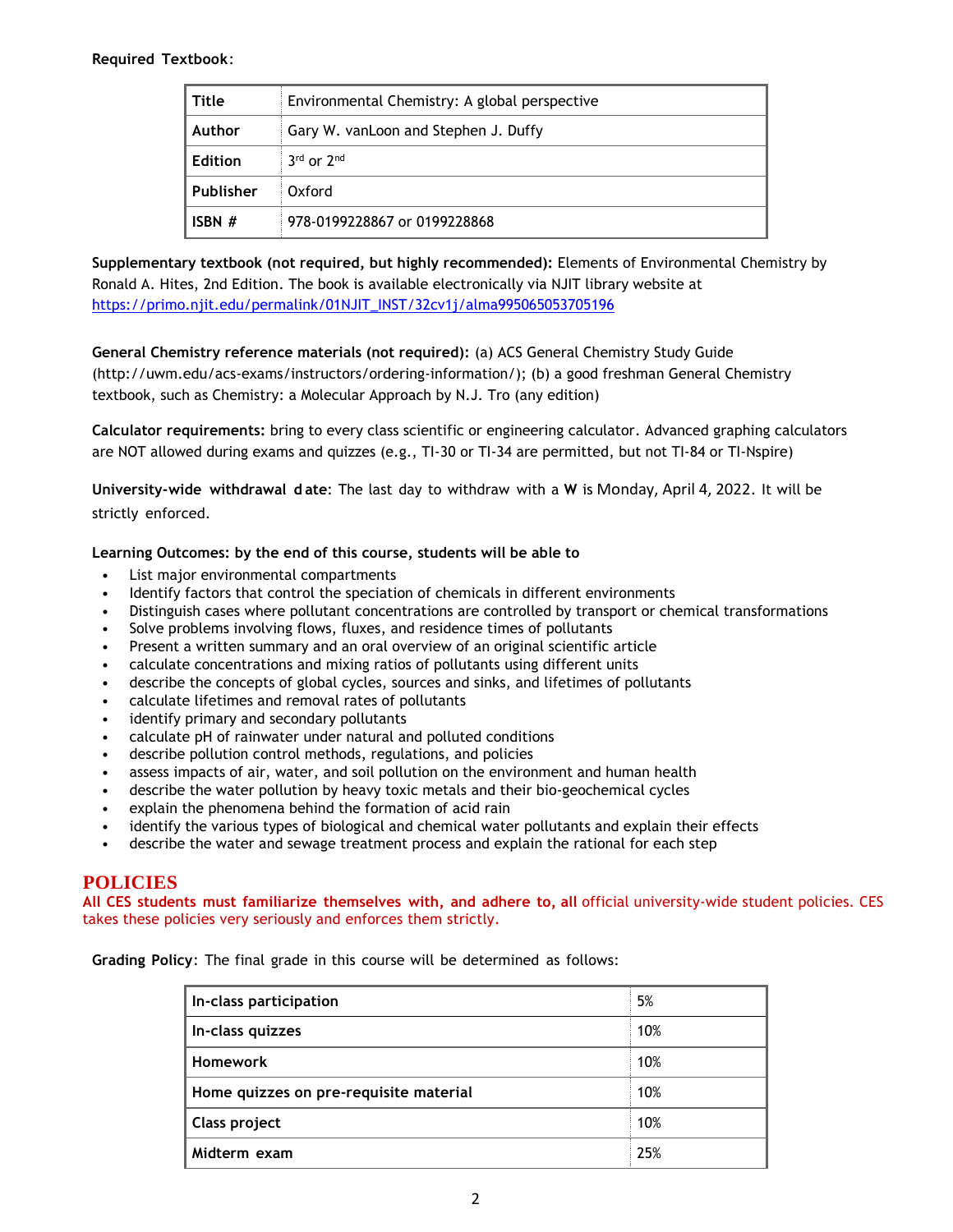| l Final exam | $\sim$ |
|--------------|--------|
|              | 1 / C  |

Your final letter grade in this course will be based on the following tentative curve:

| A            | $90+$ |   | $70+$ |
|--------------|-------|---|-------|
| $B+$         | $85+$ | D | $60+$ |
| B            | $80+$ |   |       |
| $\mathsf{C}$ | $75+$ |   |       |

**Attendance Policy**: Attendance at classes will be recorded and is **mandatory**. Each class is a learning experience that cannot be replicated through simply "getting the notes". Brief in-class participation assignments will be given and graded.

**Quiz Policy**: Nearly each homework assignment is followed by a quiz. The quiz with the lowest grade will not be counted towards total.

**Home quizzes** are to help refresh knowledge of pre-requisite freshman chemistry. The entire set must be completed by the given deadline. The problems are accessed via Canvas and graded **automatically**. Details are provided on CHEM361 Canvas page.

**Exams**: There will be one midterm exam held in class during the semester and one comprehensive final exam. The following exam periods are tentative and therefore possibly subject to change:

| l Midterm Exam    | Mid-March: N     |
|-------------------|------------------|
| Final Exam Period | May 6 - 12, 2022 |

The final exam will test your knowledge of all the course material taught in the entire course.

**Makeup Exam Policy**: There will normally be **NO MAKE-UP QUIZZES OR EXAMS** during the semester. In the event that a student has a legitimate reason for missing a quiz or exam, the student should contact the Dean of Students office and present written verifiable proof of the reason for missing the exam, e.g., a doctor's note, police report, court notice, etc. clearly stating the date AND time of the mitigating problem. The student must also notify the CES Department Office/Instructor that the exam will be missed so that appropriate steps can be taken to make up the grade.

**Cellular Phones**: All cellular phones and other electronic devices must be switched off during all class times, unless permitted by the instructor during certain in-class work. Such devices must be stowed in bags during exams or quizzes.

**Class project:** This will be a team project. We will discuss a range of topics in class and students will vote select one topic. Students will formulate project focus areas, using a template outlined in class, and will form groups, each with its own focus. Each group will formulate question(s) and then work to address those questions with support from peer-review articles (at least one journal article per student). The findings will be reflected in a 2 page summary (singly spaced, one summary per student) and presented in class (each student presents individually). It is suggested to delegate one student to guide the entire project.

**Extra credits:** Under no circumstances will students be given the opportunity to complete extra-credit assignments to bolster their final grades.

**Note:** You are encouraged to discuss with me any difficulties you may encounter during the course. Please do not let the problem linger, contact me as early as possible!

## **ADDITIONAL RESOURCES**

**Chemistry Tutoring Center**: Located in the Central King Building, Lower Level, Rm. G12. For hours of operation and further information please click [here.](http://chemistry.njit.edu/students/)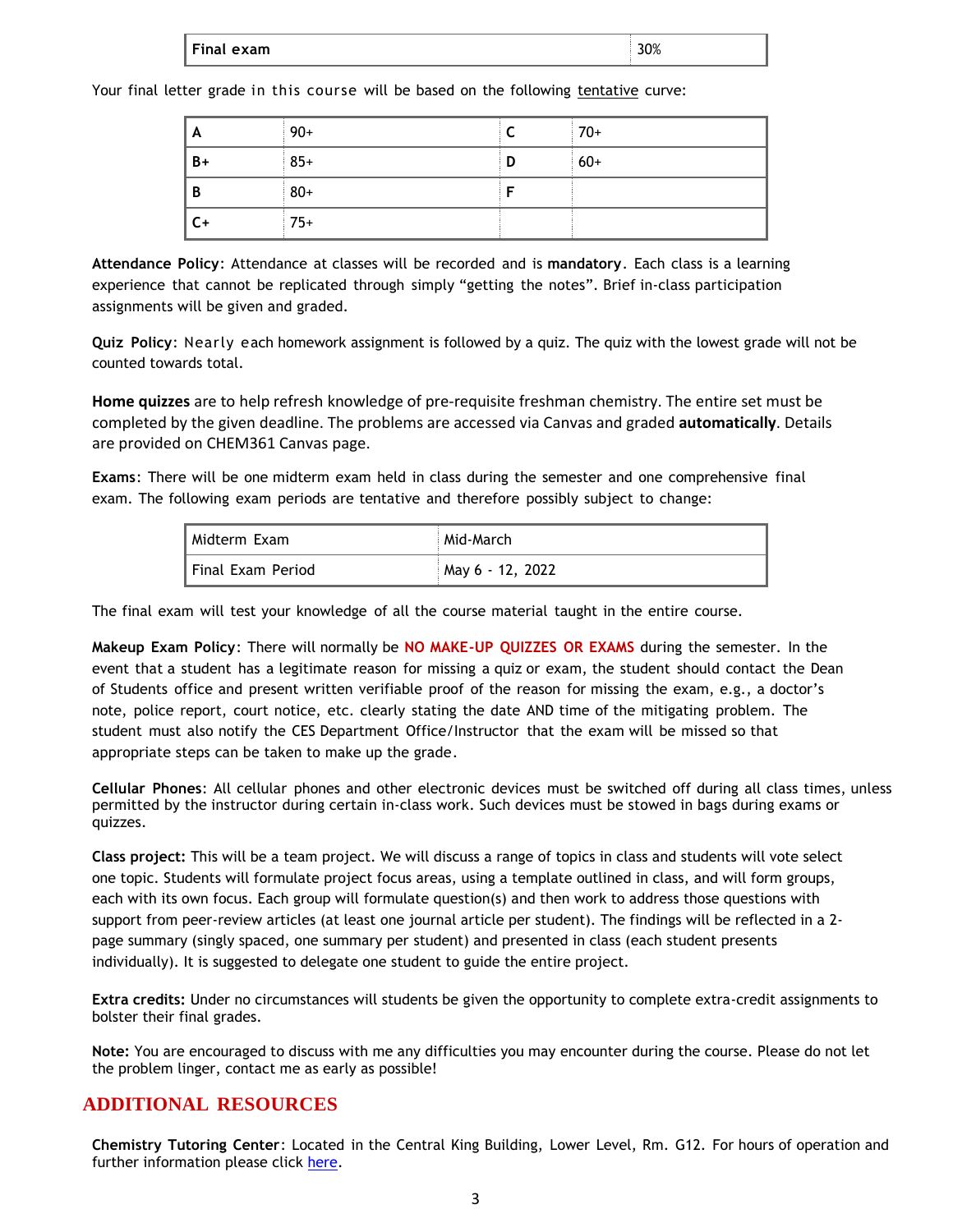**Accommodation of Disabilities**: **O**ffice of **A**ccessibility **R**esources and **S**ervices (*formerly known as Disability Support Services*) offers long term and temporary accommodations for undergraduate, graduate and visiting students at NJIT.

If you are in need of accommodations due to a disability please contact Chantonette Lyles, Associate Director at the Office of Accessibility Resources and Services at 973-596-5417 or via email at [lyles@njit.edu.](mailto:lyles@njit.edu) The office is located in Fenster Hall Room 260. A Letter of Accommodation Eligibility from the Office of Accessibility Resources Services office authorizing your accommodations will be required.

For further information regarding self-identification, the submission of medical documentation and additional support services provided please visit the Accessibility Resources and Services (OARS) website at: [http://www5.njit.edu/studentsuccess/disability-support-services/](http://www.njit.edu/studentsuccess/accessibility/)

**Important Dates** (See: Spring 2021 [Academic Calendar, Registrar\)](https://www5.njit.edu/registrar/calendars/)

| Date     |    | Day       | Event                                                                                                    |
|----------|----|-----------|----------------------------------------------------------------------------------------------------------|
| January  | 17 | Monday    | Martin Luther King, Jr. Day                                                                              |
| January  | 18 | Tuesday   | First Day of Classes                                                                                     |
| January  | 22 | Saturday  | Saturday Classes Begin                                                                                   |
| January  | 24 | Monday    | Last Day to Add/Drop a Class                                                                             |
| January  | 24 | Monday    | Last Day for 100% Refund, Full or Partial Withdrawal                                                     |
| January  | 25 | Tuesday   | W Grades Posted for Course Withdrawals                                                                   |
| January  | 31 | Monday    | Last Day for 90% Refund, Full or Partial Withdrawal, No Refund for<br>Partial Withdrawal after this date |
| February | 14 | Monday    | Last Day for 50% Refund, Full Withdrawal                                                                 |
| March    | 7  | Monday    | Last Day for 25% Refund, Full Withdrawal                                                                 |
| March    | 14 | Monday    | Spring Recess Begins - No Classes Scheduled - University Open                                            |
| March    | 19 | Saturday  | <b>Spring Recess Ends</b>                                                                                |
| April    | 4  | Monday    | Last Day to Withdraw                                                                                     |
| April    | 15 | Friday    | Good Friday - No Classes Scheduled - University Closed                                                   |
| April    | 17 | Saturday  | Easter Sunday - No Classes Scheduled - University Closed                                                 |
| May      | 3  | Tuesday   | <b>Friday Classes Meet</b>                                                                               |
| May      | 3  | Tuesday   | Last Day of Classes                                                                                      |
| May      | 4  | Wednesday | Reading Day 1                                                                                            |
| May      | 5  | Thursday  | Reading Day 2                                                                                            |
| May      | 6  | Friday    | <b>Final Exams Begin</b>                                                                                 |
| May      | 12 | Thursday  | <b>Final Exams End</b>                                                                                   |
| May      | 14 | Saturday  | <b>Final Grades Due</b>                                                                                  |